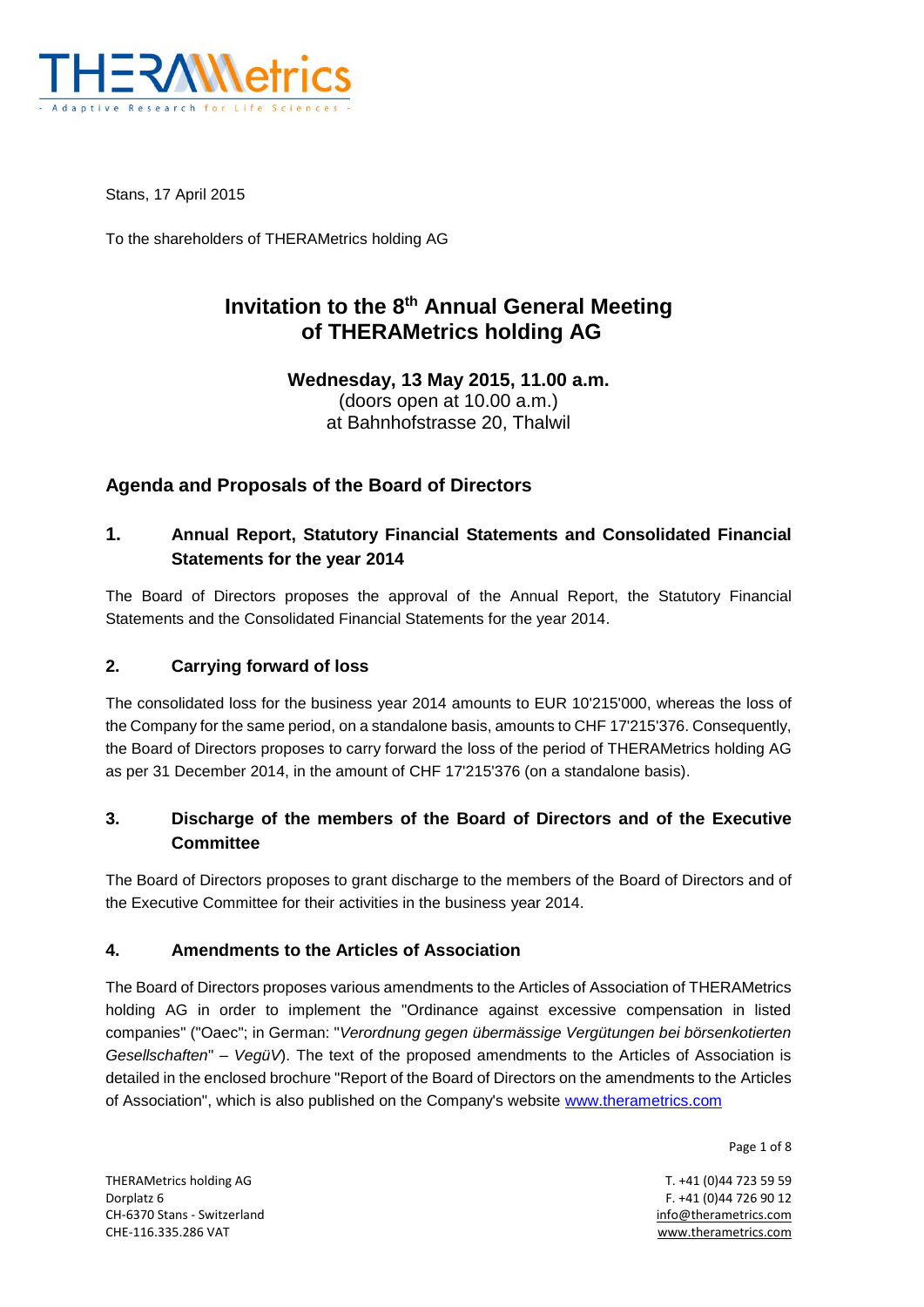

[http://www.therametrics.com/upload/upload\\_files/bodreporttoagmonminderamendmentstoarticles.pd](http://www.therametrics.com/upload/upload_files/bodreporttoagmonminderamendmentstoarticles.pdf) [f.](http://www.therametrics.com/upload/upload_files/bodreporttoagmonminderamendmentstoarticles.pdf)

## **5. Votes on the compensation of the members of the Board of Directors and of the Executive Committee**

Based upon the amended Articles of Association, respectively art. 31 sec. 3 Oaec, the Board of Directors proposes a separate vote on the compensation of the Board of Directors and of the Executive Committee at the Annual General Meeting 2015. The Compensation Report 2014 is contained in the Annual Report 2014 (p. 9-12), which is available on the Company's website at [http://www.therametrics.com/upload/download\\_files/tmx2014annualreportfinalversion.pdf.](http://www.therametrics.com/upload/download_files/tmx2014annualreportfinalversion.pdf)

## **5.1 Binding vote on the total compensation of the members of the Board of Directors for the period from the Annual General Meeting 2015 until the Annual General Meeting 2016**

The principles of compensation of the Board of Directors are described in the Compensation Report 2014.

The Board of Directors proposes the approval of a maximum total amount of compensation of CHF 185'000 for the members of the Board of Directors for the period from the Annual General Meeting 2015 until the Annual General Meeting 2016.

## **5.2 Binding vote on the total compensation of the members of the Executive Committee for the Financial Year 2016**

The principles of compensation of the Executive Committee are described in the Compensation Report.

The Board of Directors proposes the approval of a maximum total amount of compensation of CHF 1'500'000 to be paid, promised or granted during, or in respect of 2015 to members of the Executive Committee.

## **5.3 Consultative vote on the Compensation Report 2014**

The Board of Directors proposes the approval of the Compensation Report 2014 by the shareholders in a consultative vote.

## **6. Elections**

#### **6.1 Board of Directors**

a) The Board of Directors proposes to re-elect Raffaele Petrone to the Board of Directors of the Company for a term of office until the end of the next Annual General Meeting;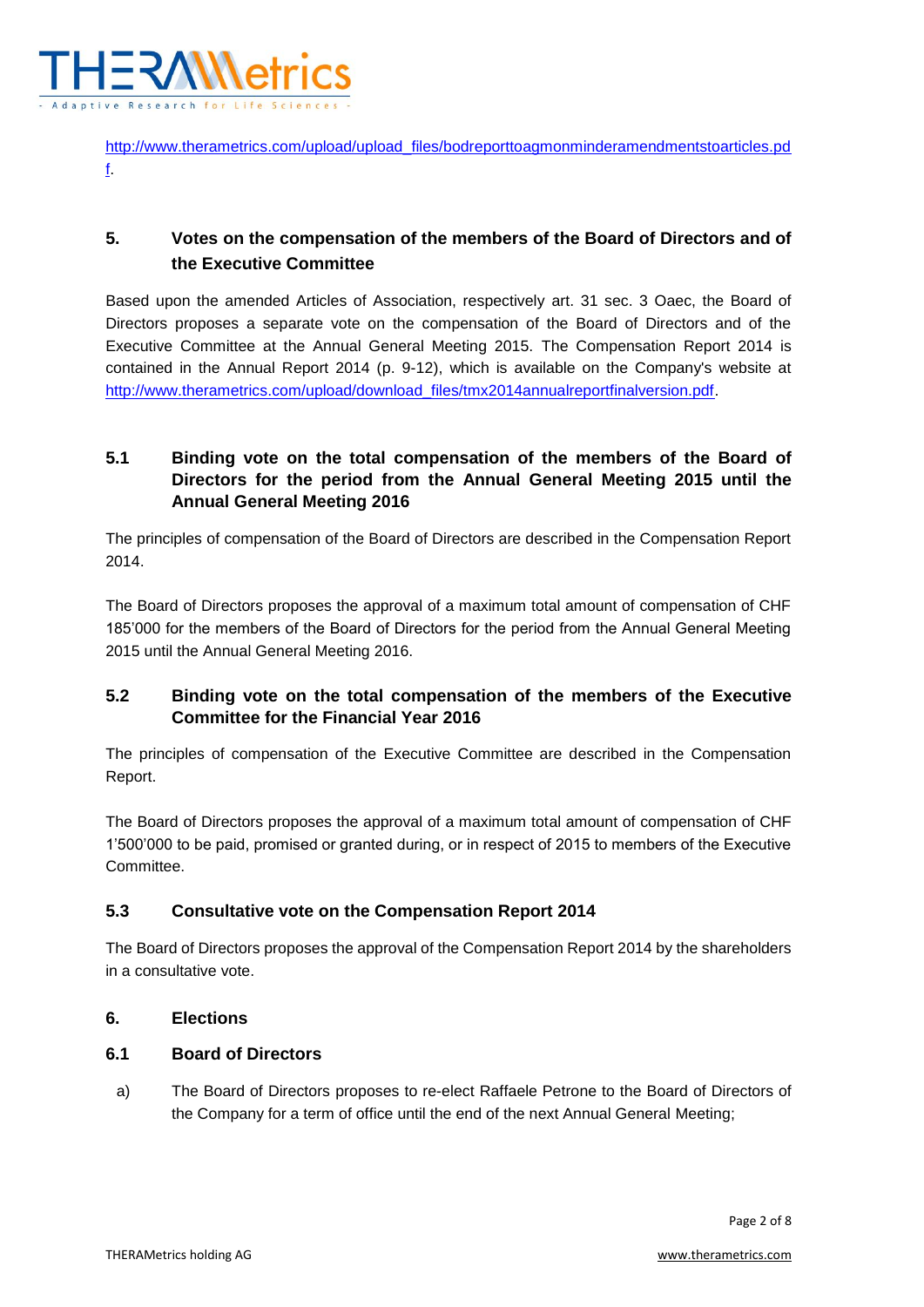

- b) The Board of Directors proposes to re-elect Michael Keller to the Board of Directors of the Company for a term of office until the end of the next Annual General Meeting;
- c) The Board of Directors proposes to re-elect Robert Edward Patterson to the Board of Directors of the Company for a term of office until the end of the next Annual General Meeting;
- d) The Board of Directors proposes to re-elect Claudio Palladini to the Board of Directors of the Company for a term of office until the end of the next Annual General Meeting.
- e) The Board of Directors proposes to elect Fulvio Citaredo to the Board of Directors of the Company for a term of office until the end of the next Annual General Meeting.

#### **6.2 Chairman of the Board of Directors**

The Board of Directors proposes to re-elect Raffaele Petrone as Chairman of the Board of Directors of the Company for a term of office until the end of the next Annual General Meeting.

#### **6.3 Compensation Committee**

- a) The Board of Directors proposes to re-elect Robert Edward Patterson to the Nomination and Compensation Committee of the Company for a term of office until the end of the next Annual General Meeting;
- b) The Board of Directors proposes to re-elect Claudio Palladini to the Nomination and Compensation Committee of the Company for a term of office until the end of the next Annual General Meeting.

#### **6.4 Independent Proxy**

The Board of Directors proposes to re-elect Gilles Benedick as Independent Proxy for a term of office until the end of the next Annual General Meeting.

#### **6.5 Auditors**

The Board of Directors proposes to re-elect Ernst & Young AG, Basel, as auditors of the Company for a term of office until the end of the next Annual General Meeting.

#### **7. Increase of the Conditional Share Capital**

The Board of Directors proposes to increase the Company's conditional share capital available for the exercise of conversion or option rights in connection with bonds and similar financial instruments from currently up to CHF 146'941.30 to up to CHF 2'920'000 and to amend Article 3b Paragraph 2 of the Articles of Association as follows (changes highlighted):

| Article 3b Conditional share capital | Article 3b Conditional share capital |
|--------------------------------------|--------------------------------------|
|                                      |                                      |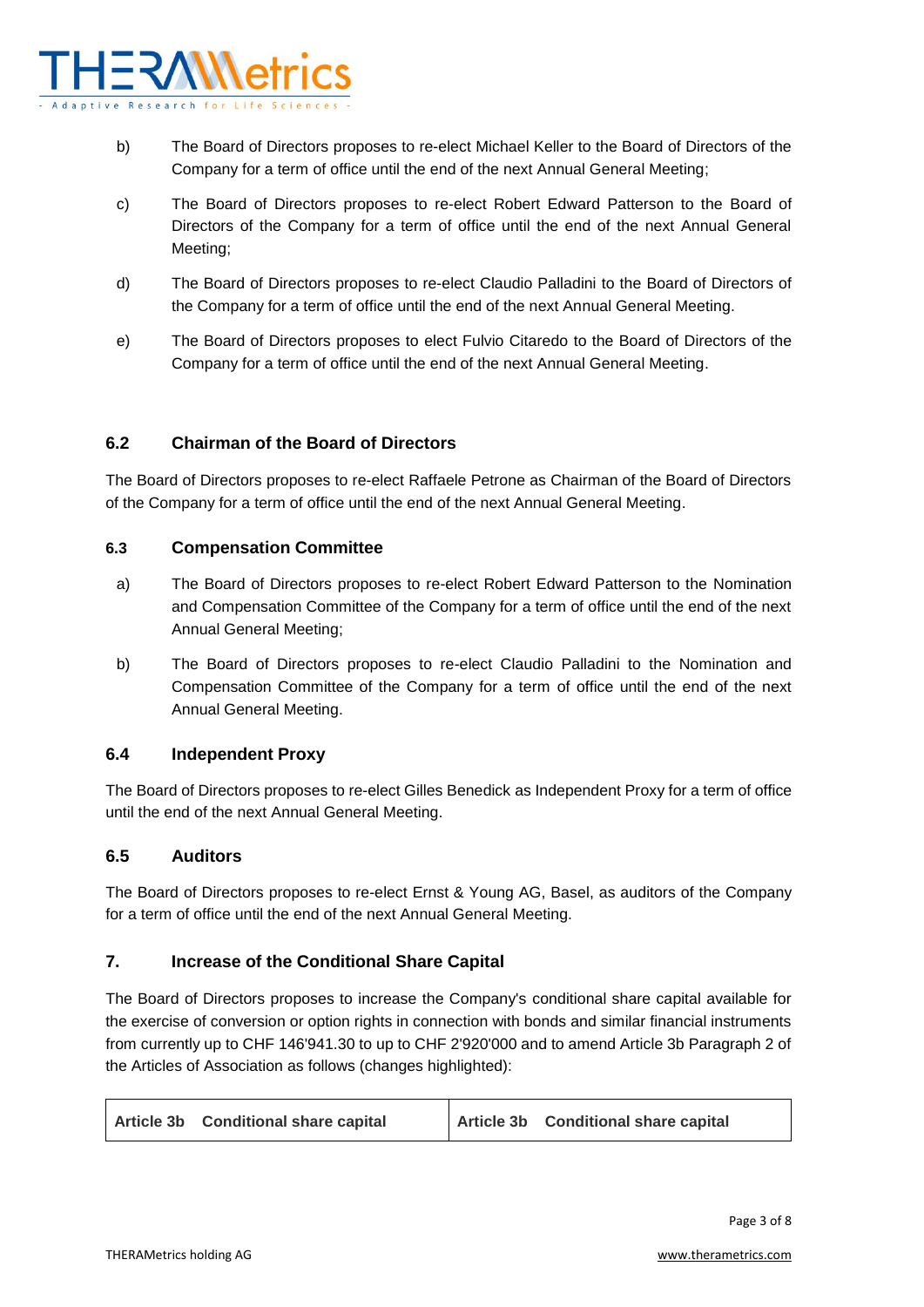# IER∕W\eti

#### 1 [Paragraph unchanged]

2 The Company's share capital may be increased by the issuance of up to 14'694'130 registered shares to be fully paid up, each with a par value of CHF 0.01 to a nominal value of CHF 146'941.30 by the exercising of conversion or option rights granted to entitled parties in association with bonds and similar financial instruments of the company or its subsidiaries, or option rights granted to existing and/or new shareholders in connection with capital increases. Pre-emptive rights of shareholders are ruled out. The Board of Directors shall determine the conversion and option terms, the issue price and the date of dividend entitlement. The Board of Directors is authorized to limit or cancel the advance subscription rights of existing shareholders in the event of: (1) The financing or refinancing of the acquisition of businesses, company divisions or holdings or new investment projects of the Company, (2) the financing or refinancing of the Company or its subsidiaries, (3) the issuance of convertibles and/or option bonds for the purpose of placement on national or international capital markets for the strategic diversification of the investor base including placement with one or more strategic partners or (4) for purposes of the underwriting of such bonds and other financial instruments by one or more banks with subsequent public offer. If the advance subscription rights are ruled out and not even granted indirectly, (i) Convertibles or option bonds are to be distributed on market terms and (ii) the time limit for the exercising of conversion and/or option rights shall be set at a maximum of 10 years from the date of the relevant issue. Option rights granted to existing and/or new shareholders in connection with capital increases have a time limit for exercising of up to 5 years. The acquisition of registered shares by the exercising of conversion or option rights and the subsequent transfer of registered

## 1 [Paragraph unchanged]

2 The Company's share capital may be increased by the issuance of up to **292'000'000** registered shares to be fully paid up, each with a par value of CHF 0.01 to a nominal value of **up to** CHF **2'920'000.00** by the exercising of conversion or option rights granted to entitled parties in association with bonds and similar financial instruments of the company or its subsidiaries, or option rights granted to existing and/or new shareholders in connection with capital increases. Pre-emptive rights of shareholders are ruled out. The Board of Directors shall determine the conversion and option terms, the issue price and the date of dividend entitlement. The Board of Directors is authorized to limit or cancel the advance subscription rights of existing shareholders in the event of: (1) The financing or refinancing of the acquisition of businesses, company divisions or holdings or new investment projects of the Company, (2) the financing or refinancing of the Company or its subsidiaries, (3) the issuance of convertibles and/or option bonds for the purpose of placement on national or international capital markets for the strategic diversification of the investor base including placement with one or more strategic partners or (4) for purposes of the underwriting of such bonds and other financial instruments by one or more banks with subsequent public offer. If the advance subscription rights are ruled out and not even granted indirectly, (i) Convertibles or option bonds are to be distributed on market terms and (ii) the time limit for the exercising of conversion and/or option rights shall be set at a maximum of 10 years from the date of the relevant issue. Option rights granted to existing and/or new shareholders in connection with capital increases have a time limit for exercising of up to 5 years. The acquisition of registered shares by the exercising of conversion or option rights and the subsequent transfer of registered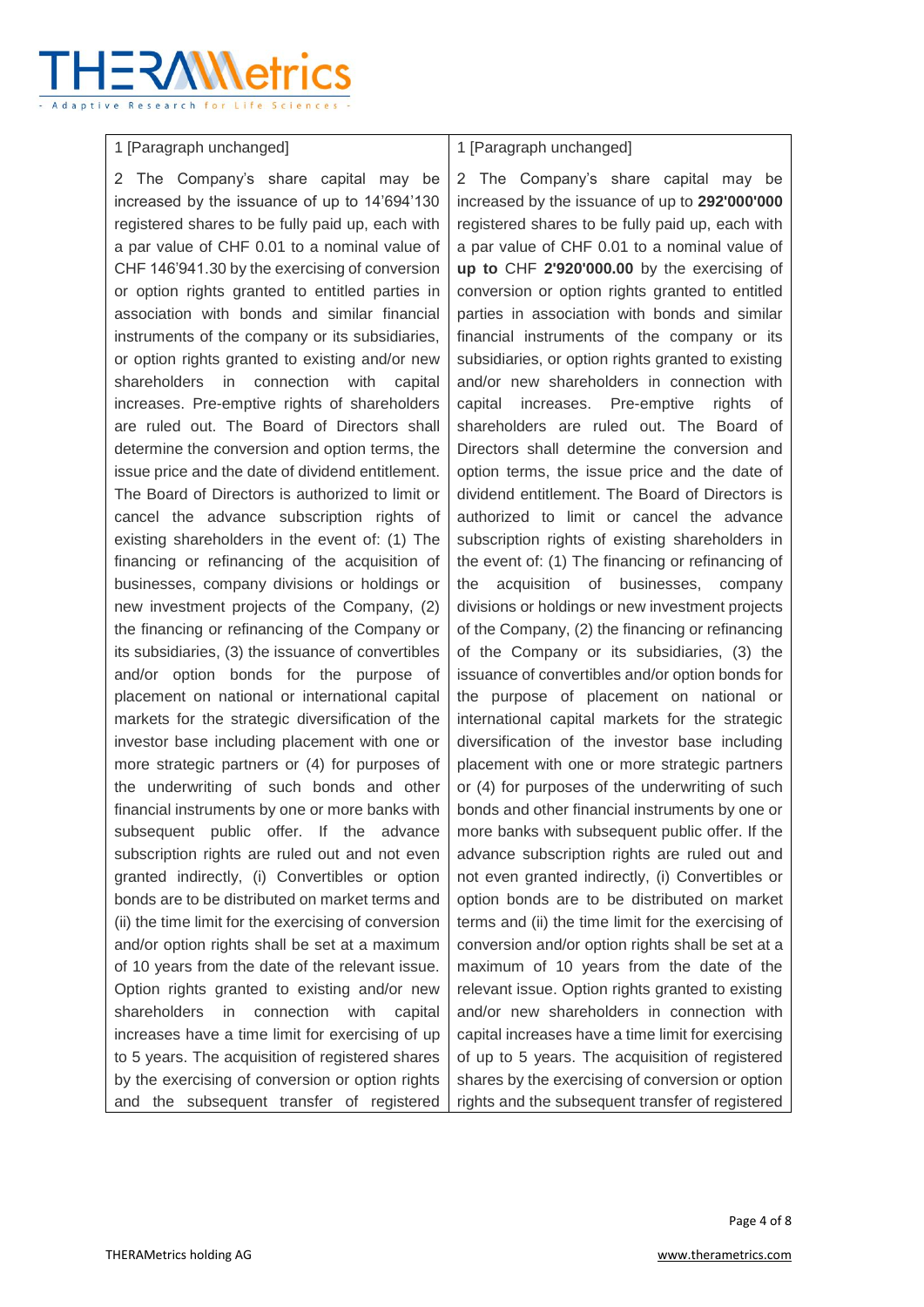

|                                              | shares are subject to the registration restrictions   shares are subject to the registration restrictions |
|----------------------------------------------|-----------------------------------------------------------------------------------------------------------|
| of article 5 of the Articles of Association. | of article 5 of the Articles of Association.                                                              |

The proposed increase of the above indicated conditional capital will allow the Company to increase its ability to cover future capital needs in a flexible manner and to search additional financing, in particular by issuing bonds or other financial instruments on the capital market, but also to existing or future shareholders.

#### **8. New Authorized Share Capital**

The Board of Directors proposes to introduce a new authorized share capital, additionally to the already existing, and thereby to authorize the Board of Directors to increase the share capital by a maximum amount of up to CHF 1'220'000.00 and to issue up to new 122'000'000 registered shares with a par value of CHF 0.01; the authorization shall granted for two years until 12 May 2017. Accordingly, a new provision (Article 3a) of the Articles of Association shall be adopted, with the following wording:

| Article 3a Authorized share capital | Article 3a Authorized share capital                                                                                                                                                                                                                                                                                                                                                                                                                                                                                                                                                                                                                                                                                                                                                                                                                                                                                                                                                                                      |
|-------------------------------------|--------------------------------------------------------------------------------------------------------------------------------------------------------------------------------------------------------------------------------------------------------------------------------------------------------------------------------------------------------------------------------------------------------------------------------------------------------------------------------------------------------------------------------------------------------------------------------------------------------------------------------------------------------------------------------------------------------------------------------------------------------------------------------------------------------------------------------------------------------------------------------------------------------------------------------------------------------------------------------------------------------------------------|
| Deleted due to time lapse           | 1 The Board of Directors is authorized, at any<br>time until 12 May 2017, to increase the share<br>capital by a maximum amount of CHF<br>1'220'000.00 by issuing up to 122'000'000<br>registered shares to be fully paid up with a par<br>value of CHF 0.01 each. An increase in partial<br>amounts is permitted. Furthermore, within the<br>limits of Article 659 and ss. of the Swiss Code of<br>Obligations, an increase by original subscription<br>of shares by the Company for the purpose of<br>subsequent offers to shareholders or third<br>parties or distribution among them is permitted.<br>registered shares, after their<br>The<br>new<br>acquisition, will be subject to restrictions on<br>entry into the share register as set out in Article<br>5 of the Articles of Association. The Board of<br>Directors will determine the appropriate issue<br>price, the date of dividend entitlement and the<br>type of investment. The Board of Directors may<br>issue new shares by means of underwriting or |
|                                     | in any other manner by one or more banks and                                                                                                                                                                                                                                                                                                                                                                                                                                                                                                                                                                                                                                                                                                                                                                                                                                                                                                                                                                             |
|                                     | subsequent offer to shareholders or third                                                                                                                                                                                                                                                                                                                                                                                                                                                                                                                                                                                                                                                                                                                                                                                                                                                                                                                                                                                |
|                                     | parties. The Board may forfeit unexercised pre-                                                                                                                                                                                                                                                                                                                                                                                                                                                                                                                                                                                                                                                                                                                                                                                                                                                                                                                                                                          |
|                                     | emptive rights, or it can distribute these and                                                                                                                                                                                                                                                                                                                                                                                                                                                                                                                                                                                                                                                                                                                                                                                                                                                                                                                                                                           |
|                                     | shares for which pre-emptive rights have been                                                                                                                                                                                                                                                                                                                                                                                                                                                                                                                                                                                                                                                                                                                                                                                                                                                                                                                                                                            |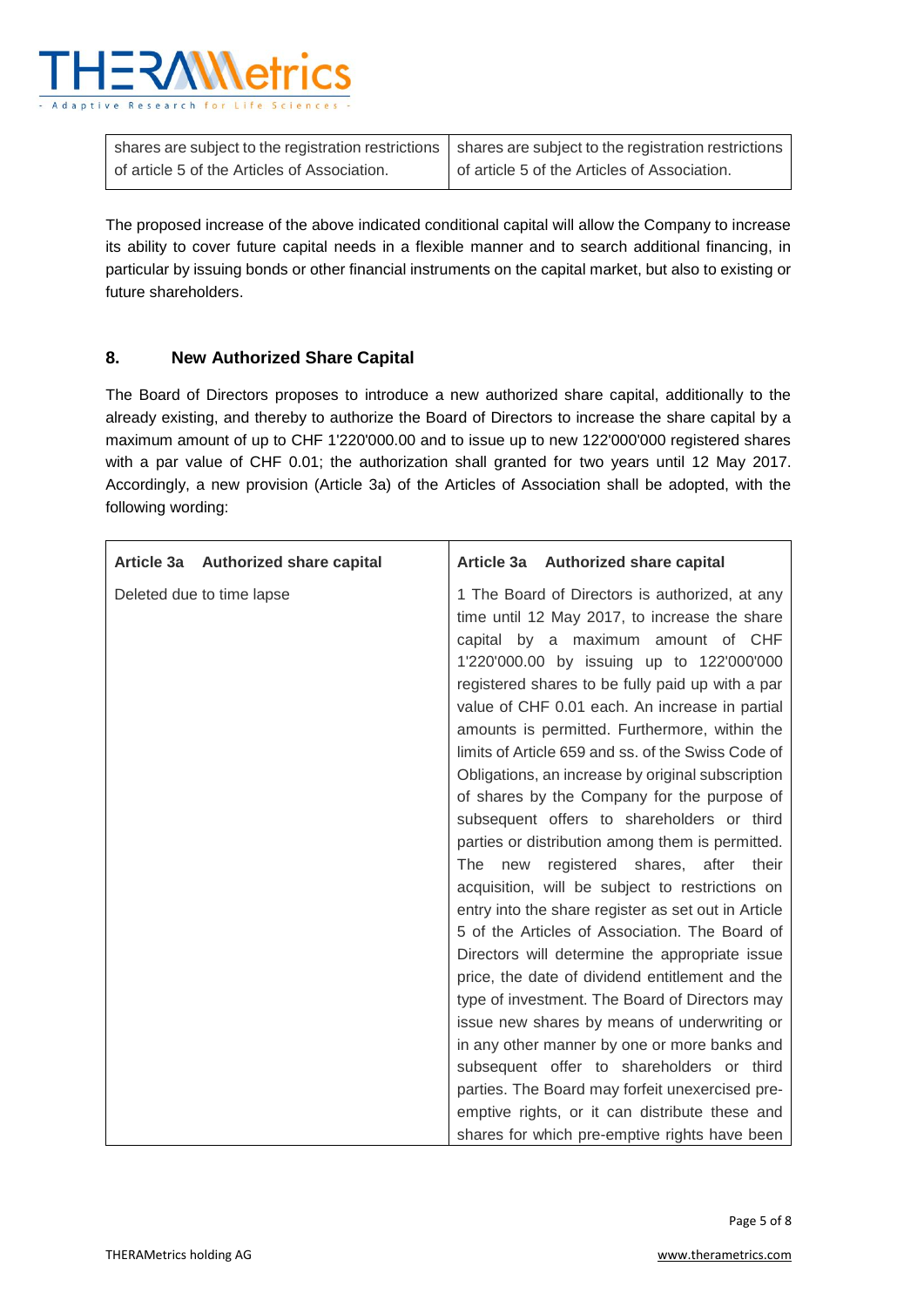

granted but not exercised under market conditions or otherwise use them for the benefit of the company.

2 The Board of Directors is entitled to restrict or cancel the pre-emptive rights of shareholders and third parties, or the Company, in the event of the use of shares: (1) for the acquisition of businesses or company divisions or holdings or for new investment projects or in the event of share placement for the financing or refinancing of such transactions, (2) for the purpose of expanding the shareholder base by individuals or legal entities having a direct or indirect association with the diseases (especially as patients or as relatives and friends of patients) or who are professionally involved either directly or indirectly with the disease (in particular producers of drugs, scientists, research institutions, universities, patient and donation organizations or hospitals), for which the Company or any of its subsidiaries invents, researches, develops, offers or sells new approaches or treatment solutions; (3) for purposes of the participation of strategic partners, or for purposes of expanding the shareholder base in certain investor markets or in the context of the listing, trade licensing or registration of the shares on domestic or foreign stock exchanges, (4) for the participation of employees, members of the Board of Directors and consultants of the Company or its subsidiaries in accordance with one or more regulations adopted by the Board, (5) in connection with an offering of securities in order to cover the green shoe option (surplus allocation option) granted to one or more banks, (6) for raising capital in a fast and flexible manner, which would hardly be achieved without the exclusion of the statutory preemptive rights of the existing shareholders, or (7) for other valid grounds in the sense of Article 652b para. 2 Swiss Code of Obligations.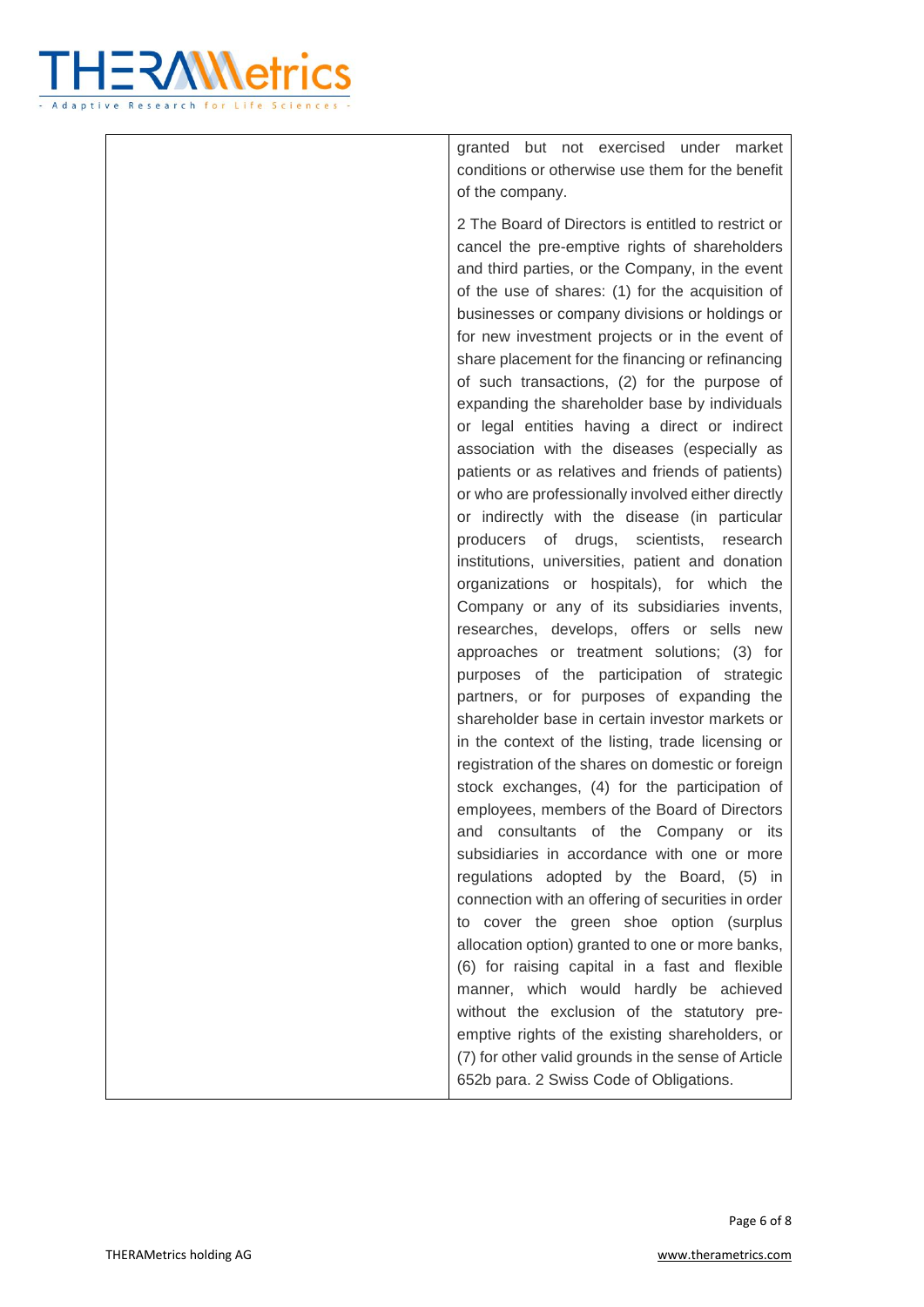

The proposed new authorized capital comes in addition to the already existing authorized capital of up to CHF 1'980'000.00 pursuant to Article 3c Paragraph 1 of the Articles of Association, under which the Board of Directors is already authorized to issue, until 18 June 2016 up to 198'000'000 new registered shares.

The proposed new authorized capital will increase and expand the company's capability to quickly react to opportunities for co-operations and corporate transactions, further to giving the Board of Directors the flexibility and means for funding the company.

## **Organisational matters**

#### **Documents**

The Annual Report 2014 (including the Consolidated and Statutory Financial Statements for the year 2014,the auditors' reports and the Compensation Report - each of them in English language only) is available as of now for inspection at the headquarter of the Company and on the website of the Company under [http://www.therametrics.com/pages-123-key-information.html?investors=1.](http://www.therametrics.com/pages-123-key-information.html?investors=1) A copy of the Annual Report 2014 will be mailed to any shareholder upon request. The enclosed registration form may be used for ordering.

#### **Admission cards**

Upon return of the registration form/proxy to the share register of THERAMetrics holding AG, c/o SIX SAG AG, Baslerstrasse 90, P.O. Box, CH-4601 Olten, in the enclosed envelope, you will receive the admission card and the voting slip. Shareholders may be represented at the shareholders' meeting according to the provisions of article 13 of the Articles of Association (see below).

#### **Entitlement to vote**

Those shareholders who were registered in the share register on [30 April 2015, 4 p.m.], are entitled to vote. No registrations in the share register will be made from 1 May through 13 May 2015. Shareholders who sell their shares prior to the shareholders' meeting are no longer entitled to vote. If some of the shares have been sold, the admission card received must be exchanged on the day of the shareholders' meeting.

#### **Representation and proxy**

Shareholders who do not personally attend the shareholders' meeting can be represented according to the provisions of article 13 of the Articles of Association as follows:

- by any legal representative, who does not need to be a shareholder;
- by any other shareholder entitled to vote; and